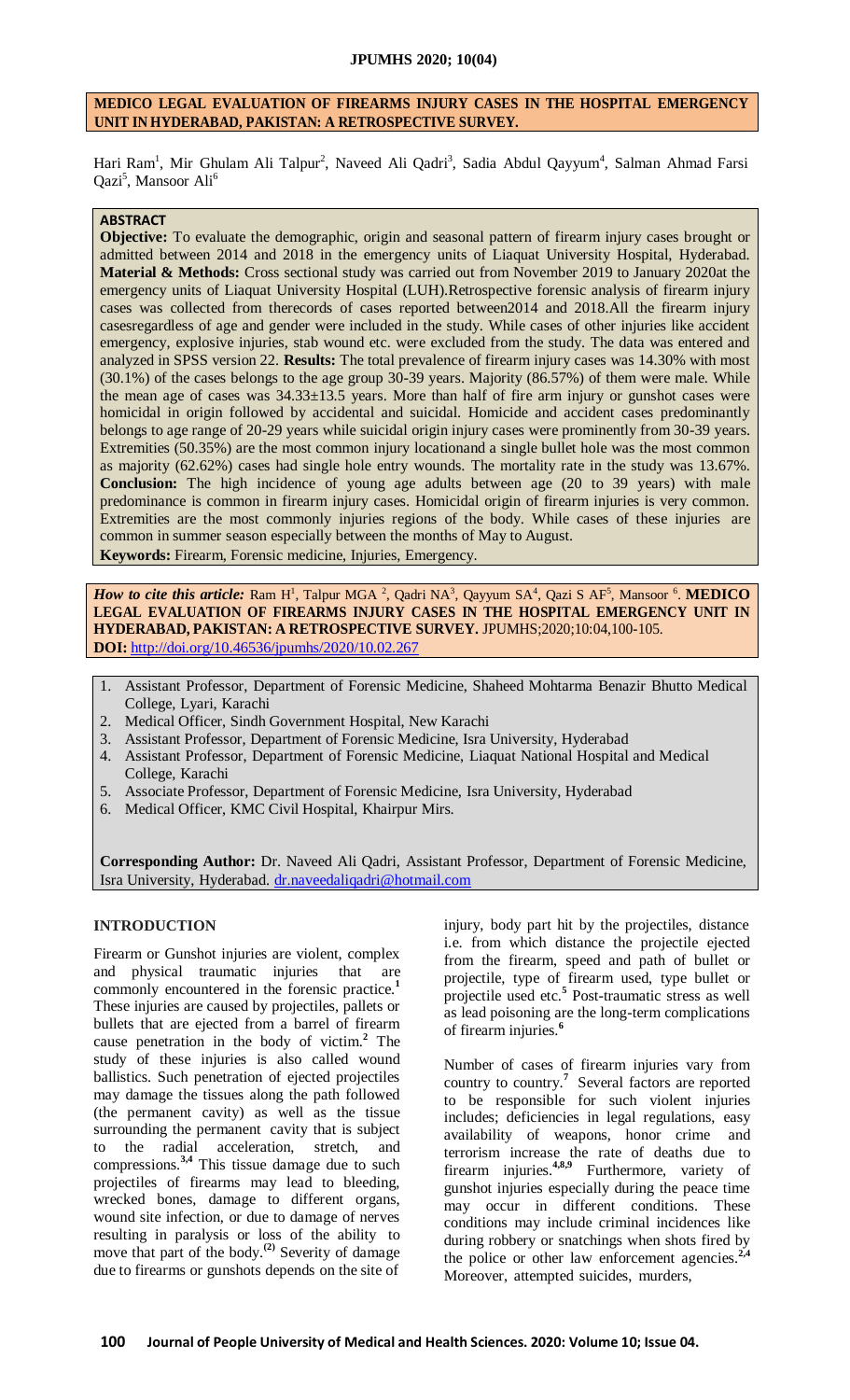unintended accidents resulting from firearms by armed forces or even by civilians.**<sup>10</sup>**

Forensic experts specially forensics pathologist are the persons that plays an important role in examining a gunshot wounds by investigating and documenting the site, size, type, shape, and location like in any other injury.**<sup>11</sup>**

According to the World Health Organization (WHO), around 2.3 million people have died resulting from the worldwide violence while, about 26% of these deaths were warrelateddeaths.**<sup>12</sup>** Nearly about a million case of gunshot wounds have been reported worldwide in the year 2015 befell from relational violence.**<sup>5</sup>** While in 2016, total 251,000 became victim died due to firearm globally.**<sup>13</sup>** Out of these deaths, majority (64%) i.e.161,000 resulted from the assaults alone followed by suicides (67,500) or 27% of total while, (9%) accidents i.e. 23,000.**5, <sup>14</sup>** In the United States alone, about 40,000 deaths occurred due to firearms in the year 2017.**<sup>9</sup>** Moreover, these firearms related deaths are found to be more prominent among males of 20 to 24 years of age. It has been estimated that a cost of 140 billion US \$ economic costs are due to these gunshot or firearm injuries in a year in the United States.**<sup>9</sup>**

Despite the fact that the incidence of firearm related crimes has been decline in most of the developed countries but the situation in the countries like Pakistan, India, Bangladesh etc. is still worse.**4,15** Pakistan is amongst the country that has faced serious wave of terrorist's attacks after the Afghan war. Furthermore, the increasing poverty, societal intolerance, media culture, ethnic, sectarian and religious intolerance caused increase in violence in the country. While on the other hand, easyavailability of all kind of weapons and ammunitions in the local market raising the number of firearm or gunshot injury cases in the country.**<sup>8</sup>** A study reported the death rate of 4.22 deaths per 100,000 population per year due to firearm injuries.**<sup>2</sup>** Another study from Faisalabad reported the homicidal rate as 8.3/100,000 population per year while the use of firearm was in 50% these cases.**<sup>8</sup>**

The main objective of the present study was to evaluate the demographic, origin and seasonal pattern of firearm injury cases brought or admitted between 2014 and 2018 in the

emergency units of Liaquat University Hospital, Hyderabad.

## **MATERIAL AND METHODS**

Cross sectional study was carried out from November 2019 to January 2020 at the emergency units of Liaquat University Hospital (LUH). Retrospective forensic analysis of firearm injury cases was collected from the records of cases reported between 2014 and 2018.All the firearm injury cases regardless of age and gender that had forensicexamination report attached in the record were included in the study. While casesof other injuries like accident emergency, explosive injuries, stab wound etc. orany other cases without any forensic evaluation report were excluded from thestudy. Information was collected from record files of all firearm or gunshot injury cases that were admitted or brought in the emergency unit of LUH during the study duration.

The firearm injury cases dead or alive were examined and recorded after thorough examination of victim record file. All demographic information including; gender, age, occupation, residential address etc. were collected. Moreover, date, season and month of incident, origin (homicidal, suicide, accidental or undetermined), injury location, number of bullet holes, type of weapon used, shooting distance, clinical status and outcome etc. A structured questionnaire and checklist was used to document the findings of all the cases. The data was entered and analyzed in SPSS version 22. The tables and graphs were developed for descriptive findings.

# **RESULTS**

Total2916different forensic caseswere admitted or brought to the emergency unit during the study duration. Out of these, 417cases had injuries due to gunshots or firearms that make the prevalence of 14.30% of firearm injury cases. While remaining cases include; home violence, stab wounds, road traffic accidents etc. Among these firearm cases, majority 361 (86.57%) were male while 56 (13.43%) were female. The mean age of these firearm injury cases was  $34.33 \pm 13.5$  years. The youngestofthecaseswas11yearsoldandthe oldest was 71 years. The most (30.1%) of the cases belongs to the age group 30-39 years. (Figure-I).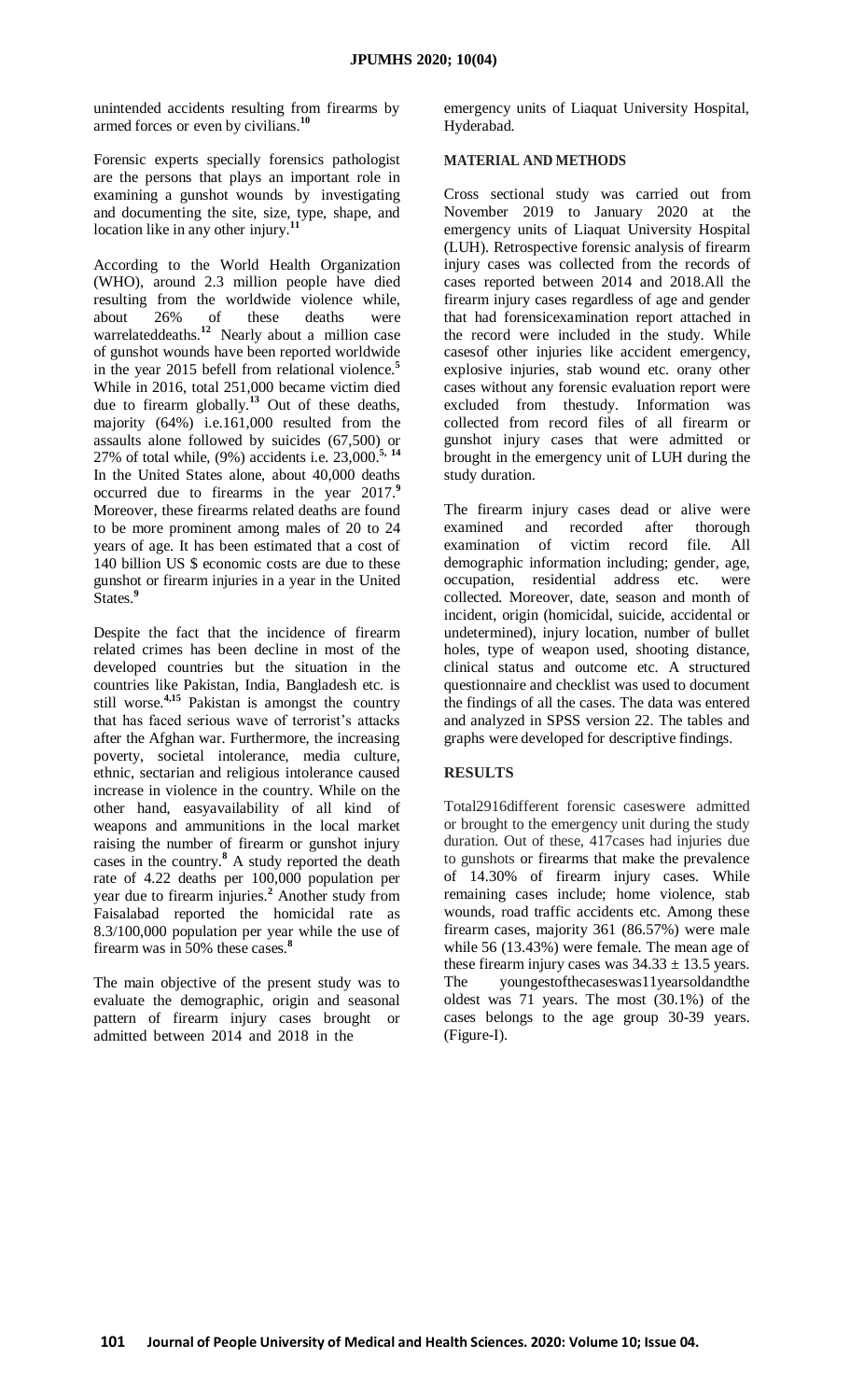### **JPUMHS 2020; 10(04)**





Table 1 is demonstrating the origin of the firearm or gunshot injury among the forensic cases. More than half of fire arm injury or gunshot cases were homicidal in origin followed by accidental, suicidal, while remaining were unspecified. It was determined from the data that homicide and accident cases predominantly belongs to age range of 20-29 years. Moreover, higher number of suicidal origin cases were from age range of 30-39 years. (Table 1).

| Table 1. Distribution of age groups according to the origin of firearm injury (n=417) |  |  |  |  |
|---------------------------------------------------------------------------------------|--|--|--|--|
|                                                                                       |  |  |  |  |

|                    | Homicide     | <b>Accidental</b> | <b>Suicide</b>   | <b>Unspecified</b> | <b>Total</b> |
|--------------------|--------------|-------------------|------------------|--------------------|--------------|
|                    | 228(54.67)   | 74 (17.74)        | $ 63 \ (15.10) $ | $ 52 \ (12.47)$    | 417          |
| $<$ 19 years       | [24 (10.53)] | 16(21.62)         | 4(6.34)          | 3(5.77)            | <b>47</b>    |
| $20-29$ years      | 52(22.80)    | 32(43.24)         | [24 (38.09)]     | 6(11.53)           | 114          |
| <b>30-39 years</b> | 49(21.50)    | 14 (19.00)        | 31(49.20)        | 24(46.15)          | <b>118</b>   |
| 40-49 years        | 42(18.42)    | 4(5.40)           | 2(3.17)          | 7(13.46)           | 55           |
| <b>50-59</b> years | 32(14.03)    | 5(6.75)           | (1.60)           | 5(9.62)            | <b>43</b>    |
| $\geq 60$ years    | 29(12.72)    | 3(4.05)           | (1.60)           | 7(13.47)           | <b>40</b>    |

In the present study, the month wise frequency of firearm / gunshot injury was also evaluated. It has been demonstrated that 93(22.30%) cases of firearm /gunshot injuries occurred in the month of August followed by July, October and September (15.63%, 13.80%,10.87%) respectively. While least number of cases reported in February, March and November (6.33%, 5.18% and 4.21%) respectively.

Table 2 below is representing the injury location wise distribution of firearm/ gunshot wound injuries observed on the cases. When the cases were evaluated, the most common location of injury on cases was on extremities with the rate of 50.35%. (Table 2)

| <b>AREA OF INJURY</b>            | <b>NUMBER</b>  | $\frac{0}{0}$ |
|----------------------------------|----------------|---------------|
| Head-Neck                        | 56             | 13.43         |
| Chest                            | 19             | 4.55          |
| Abdomen                          | 33             | 7.91          |
| <b>Extremity only</b>            | 210            | 50.35         |
| $Check + Abdomen$                | 13             | 3.11          |
| $Head-Neck + Check$              | 10             | 2.39          |
| $Head-Neck + Extremity$          | 16             | 3.83          |
| $Abdomen + Extremity$            | $\overline{Q}$ | 2.15          |
| $Check + Extremity$              | 12             | 2.87          |
| Head-Neck + Abdomen              | 8              | 1.91          |
| $Check + Abdomen + Extremity$    | $\mathbf Q$    | 2.15          |
| Genitourinary System + Extremity | $\overline{8}$ | 1.91          |
| Multiple Injury                  | 14             | 3.35          |

**Table 2. Location wise distribution of firearm injuries on cases (n=417)**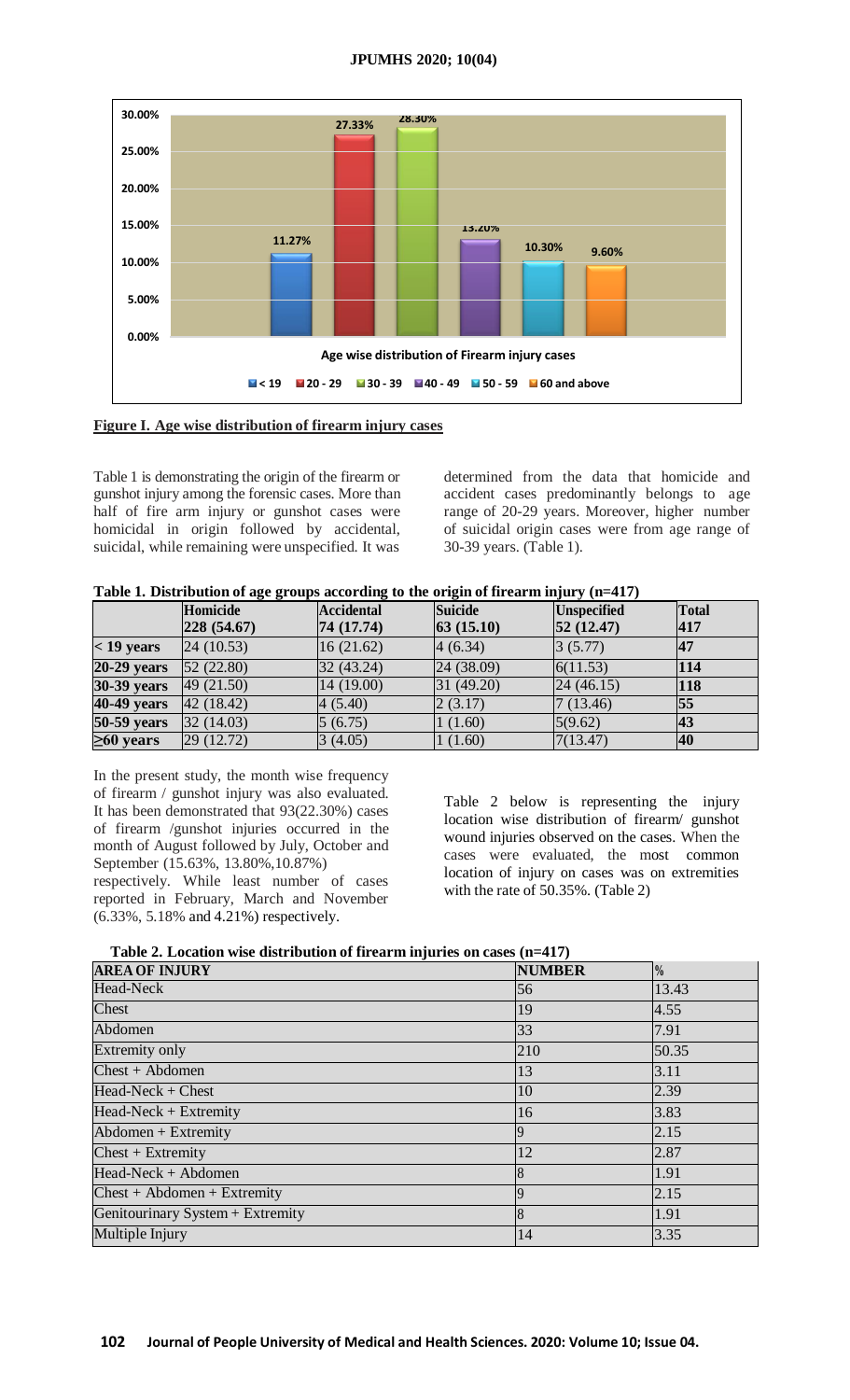Figure-II is presenting the information regarding the organs of victims involved in firearm or gunshot injuries. According to the findings, the

most commonly involved organs were soft tissues while heart was least injured organ among the victims. (Figure-II)



In total 300 cases with a specified number of bullet holes, a single bullet hole (62.62%) was the most common, followed by five and more bullet holes (16.64%). It was also evaluated that out of total cases, 283 (67.80%) were hospitalized while 79 (18.94%) were discharged from the emergency department. The mortality rate in the study was 13.67%.

# **DISCUSSION**

Firearm or gunshot injuries are acknowledged for their peculiar findings and appearances in the routine medico legal examinations of alive persons as well as during the autopsies.**9, <sup>16</sup>**These injury results from the discharge of bullets from different types of firearms. The severity of these type of injuries or wounds depends on the distance, caliber, site or region got injured etc.**<sup>17</sup>**The present study was designed to evaluate and analyze the pattern of such type of injury cases reported during the five-year duration from 2015 to 2019. In this study, 361 (86.57%) were male while 56 (13.43%) were female. Consistent findings have also been reported by Hapeep et al. and Hussain et al.**4, <sup>18</sup>** While this male-to-female ratio was found to be higher than other study by Flower et al. **<sup>9</sup>**This may be due to the fact that men have easier access to firearms and take part in social life more actively, and that terrorist, snatching and robbery incidents are more frequent in this region.The mean age in the study was determined to be  $34.33 \pm 13.5$  years. Consistent findings were also reported by different studies, Meral et al., Hapeep et al. and Kir MZ et al. reported the similar mean age of their study cases (i.e.  $32.13 \pm 11.52$ ,  $32.96 \pm 10.45$ , and 31.28±8.39) respectively.**4, 17, <sup>19</sup>** Moreover, the age range of the cases in the present study was between 11 and 71 years with the most (28.30%) of the cases belongs to the age group 30-39 yearsfollowed by age range of 20-29 years

 $(27.33\%)$ . Collectively, more than half  $(> 55\%)$ of all cases were from age range 20-39 years.Similar findings were reported by study in Peshawar (61.1%) cases belong to 21 to 40 years, Thailand that reported 57.8% cases belongs to age group of 21-30 years while another study from brazil reported 61.5% cases were from age group of 20-39 years. **5, 14, <sup>15</sup>**The current study demonstrated that the origin of most of the firearm injury was Homicidal or Homicide (54.6%) followed by accidental (17.74%) and suicidal (15.10%) origin cases.Husain et al also reported that majority (77.7%) of their firearm injury cases had homicidal origin followed by accidental and suicidal origin.**<sup>18</sup>** Most of these homicide and accidental origin firearm injury cases belongs to age group of 20-29 years (22.80% and 43.24%) respectively. While suicide cases were most common in the 30-39 age group (49.20%).Consistent findings were also reported by Flower et. al, Ribeiroet al and Amiri et al.**5,9, <sup>20</sup>**The low suicide rates were due to difficulty of obtaining firearms in suicide attempts. When firearm injuries were evaluated in terms of seasons, they were more common in summer (40.3%) while their rate significantly decreased in winter (15.72%). These results were consistent with similar studies.**12, 14, 15, <sup>17</sup>** The fact that people spend more time in social life in the summer months due to long days mayexplain the frequency of forensic cases in these months.In this study,extremities (50.35%) are the most common injury location.These results are consistent with the another Pakistani study where majority (31.6%) of their firearm injury cases had extremities involvement. Moreover, study by Flower et al. from United States of America reported extremityinjuriesseen in 77% of unintentional and 49% of intentional firearm injuries. While in Nigeria, extremity injuries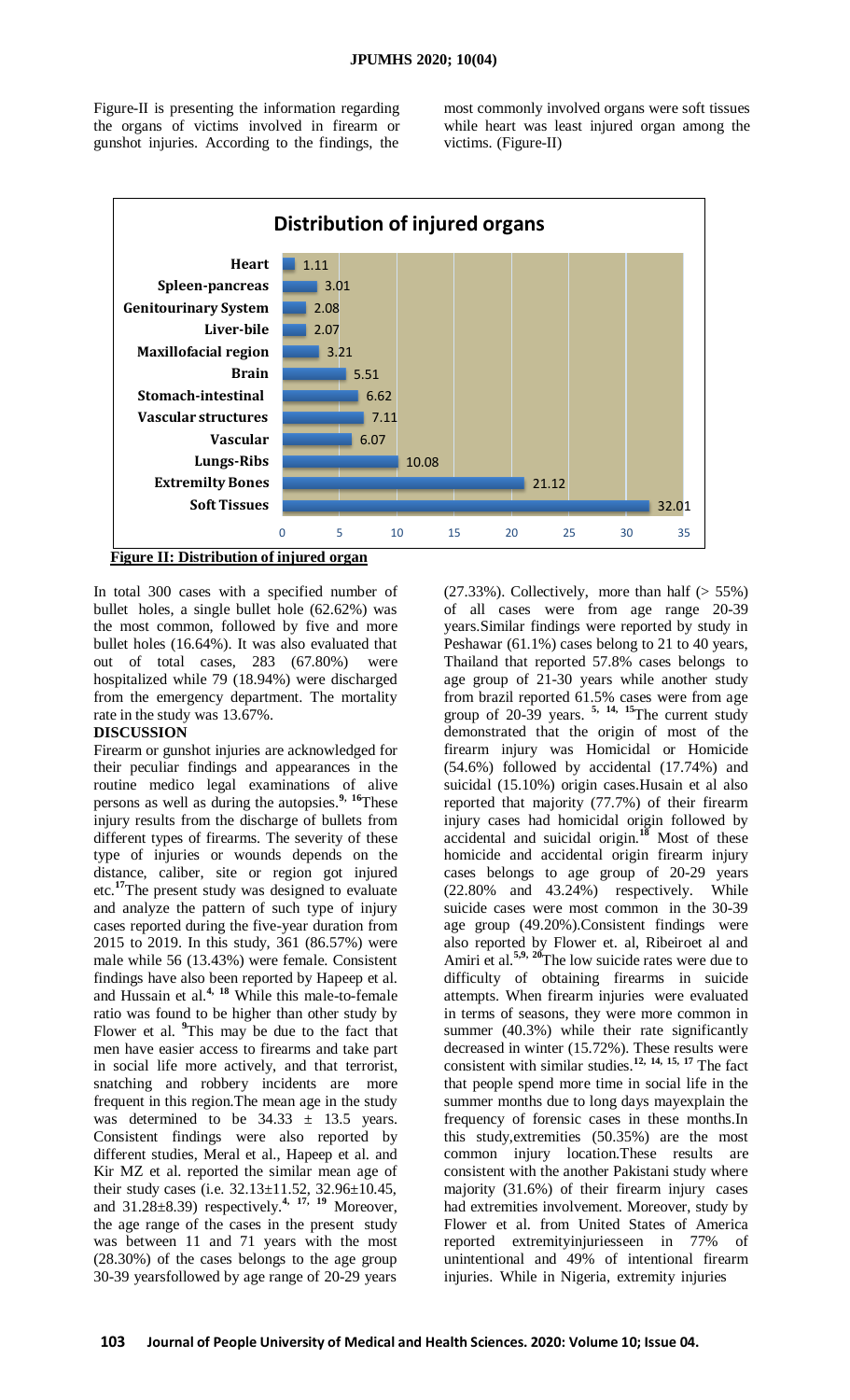occurred in41% of firearm injuries.**9, 18, <sup>21</sup>**Commonly observed number of bullet holes among the cases of this study,a single bullet hole was observed in (62.6%)consistent findings were reported by Türkoğlu et al. and Kohli et al.**22, <sup>23</sup>** In this study, no information was found about the firearm entry wound in the medical documents of 68 cases. In these cases, emergency physicians had not made a sufficient wound description, which causes difficulties in writing a final report and determining the shooting distance. In order to prevent this, physicians should be educated and given in-service training on these topics.It was also evaluated that out of total cases, 283 (67.80%) were hospitalized while 79 (18.94%) were discharged from the emergency department. The mortality rate in the study was 13.67%. Another Pakistani study by Nasruallah et al. reported lower mortality rate in their study.**[\(24\)](#page-5-0)**While studies from other countries reported consistent mortality rate.**(3, 10)**Moreover, the mortality rate of study was lower than Flower et al. and Ribeiro et al.**5, <sup>9</sup>** This is a natural result of the fact that extremity injuries were more common in this study.

#### **CONCLUSION:**

The high incidence of young age adults between ages (20 to 39 years) with male predominance is common in firearm injury cases. Homicidal origin of firearm injuries is very common.

### **REFERENCES:**

- 1. Bäckman PB, Riddez L, Adamsson L, Wahlgren C-M. Epidemiology Of Firearm Injuries In A Scandinavian Trauma Center. European Journal Of Trauma And Emergency Surgery. 2020;46(3):641-7.
- 2. Khani GMK, Humail SM, Hafeez K, Ahmed N. Pattern Of Bony Injuries Among Civilian Gunshot Victims At Tertiary Care Hospital In Karachi, Pakistan. Chinese Journal Of Traumatology. 2015;18(3):161-3.
- 3. Colakoglu A, Simsek Y, Gulen M, Avci A, Satar S. Evaluation Of Firearm Injuries In Emergency Department. International Journal Of Health Sciences & Research. 2017;7(12).
- 4. Hapeep MA, Hameed IH, Jasim AA. Risk Factors, Cause And Site Of Firearm Injuries: A Prospective And Retrospective Study. Research Journal Of Pharmacy And Technology. 2017;10(10):3420-5.
- 5. Ribeiro AP, Souza Erd, Sousa Camd. Injuries Caused By Firearms Treated At Brazilian Urgent And Emergency Healthcare Services. Ciencia & Saude Coletiva. 2017;22:2851-60.
- 6. Vella MA, Warshauer A, Tortorello G, Fernandez-Moure J, Giacolone J, Chen B, Et Al. Long-Term Functional, Psychological, Emotional, And Social Outcomes In Survivors Of Firearm Injuries. JAMA Surgery. 2020;155(1):51-9.
- 7. Nadeem S, Naheed K, Ijaz R, Ambreen S, Aslam M. Small Arms, Major

Extremities are the most commonly injuries regions of the body. While cases of these injuries are common in summer season especially between the months of May to August.

**ETHICS APPROVAL:** The ERC gave ethical review approval

**CONSENT TO PARTICIPATE:** written and verbal consent was taken from subjects and next of kin

**FUNDING:** The work was not financially supported by any organization. The entire expense was taken by the authors

**ACKNOWLEDGEMENTS:** We would like to thank the all contributors and staff and other persons for providing useful information.

**AUTHORS' CONTRIBUTIONS:** All persons who meet authorship criteria are listed as authors, and all authors certify that they have participated in the work to take public responsibility of this manuscript. All authors read and approved the final manuscript.

**CONFLICT OF INTEREST:** No competing interest declared.

Transgressions: Exploring Homicidal Deaths By Firearms In City Of Faisalabad, Pakistan. The Professional Medical Journal. 2020;27(10):2170-5.

- 8. Aziz F, Qasim AP, Khaliq S, Naheed K, Qasim JA. Spectrum Of Firearm Related Deaths In Multan City: Autopsy Based Study. Annals Of Punjab Medical College (APMC). 2018;12(1):28-30.
- 9. Fowler KA, Dahlberg LL, Haileyesus T, Annest JL. Firearm Injuries In The United States. Preventive Medicine. 2015;79:5-14.
- 10. Davies M, Kerins M, Glucksman E. Inner-City Gunshot Wounds–10 Years On. Injury. 2011;42(5):488-91.
- 11. Maqungo S, Kauta N, Held M, Mazibuko T, Keel MJ, Laubscher M, Et Al. Gunshot Injuries To The Lower Extremities: Issues, Controversies And Algorithm Of Management. Injury. 2020.
- 12. Naveed S, Alam N, Ahmad MS, Shazia S, Khattak MA, Iqbal F. WEAPONRY PATTERN OF HOMICIDAL DEATHS IN DISTRICT PESHAWAR. Journal Of Medical Sciences. 2019;27(3):194-7.
- 13. Richmond TS, Foman M. Firearm Violence: A Global Priority For Nursing Science. Journal Of Nursing Scholarship. 2019;51(3):229-40.
- 14. Myint S, Rerkamnuaychoke B, Peonim V, Riengrojpitak S, Worasuwannarak W. Fatal Firearm Injuries In Autopsy Cases At Central Bangkok, Thailand: A 10-Year